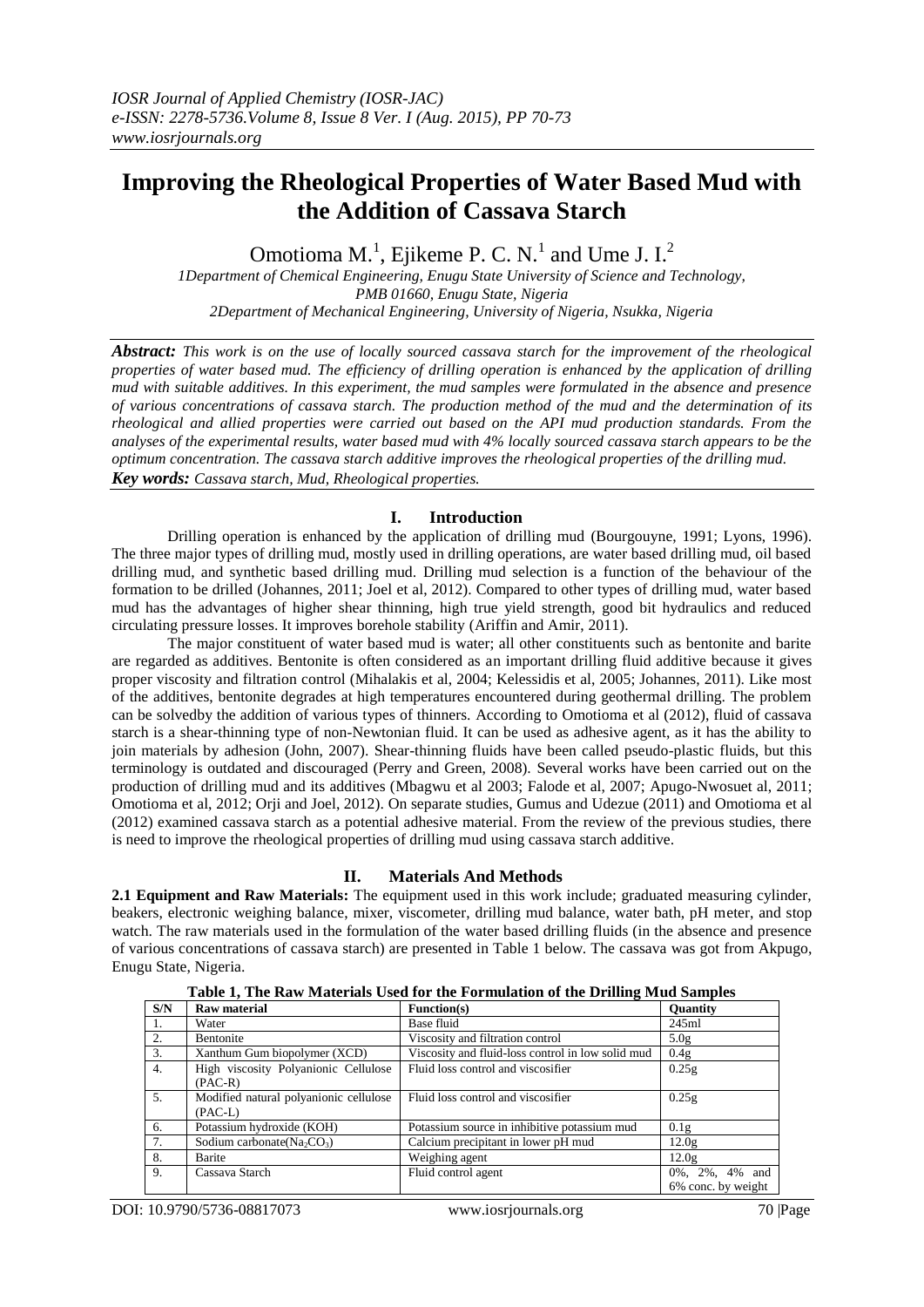## **2.2 Experimental procedure:**

The cassava starch was prepared by adopting the method of the previous study (Omotioma et al, 2012). The production methods of the drilling mud and the determination of the rheological and allied properties of the mud were carried out based on the API drilling mud production standards (API, 1993; API, 2000; Ogbonna, 2010; Joel et al, 2012). The mixing method used by Joelet al (2012) was adopted. The various quantities of the raw materials (shown in Table 1 above) were measured using the graduated cylinder and electronic weighing balance. The raw materials were then poured, one after the other, with an interval of 5 minutes into the steel cup of the single spindle mixer. The application of the raw materials was carried out in a descending order as arranged in Table 1 above. The mud samples were formulated in the absence and presence of various concentrations of the cassava starch. As each material is being put into the mixer, the mixer is powered to cause the spindle to rotate and mix the contents inside the steel cup being held at a fixed position. As the materials have been completely applied into the mixer steel cup, it was allowed for 30 minutes, under stirring condition, for a total uniformity of the materials to give finely formulated water based drilling mud. Drilling mud balance was used to measure the density of the mud. Viscometer was used for the measurement of rheological properties of the formulated drilling mud. The rheological readings, API Testing,600 RPM (revolution per minutes), 300 RPM, 6 RPM and 3 RPM, were recorded.Also,10 seconds, 10 minutes and 30 minutes gel strength values wererecorded. The plastic viscosity and yield pointvalues were appropriately evaluated. The pH meter was used to measure the pH of the formulated drilling mud. This procedure is carried out in triplicate, and average value for each parameter was obtained.

## **3.1 Experimental Result And Analysis**

## **3.1.1 Experimental Result**

The mud weight and pH of the formulated mud without the cassava starch are presented in Table 2 below.

| Mud propert                  | $\mathbf{v}$<br>Value |
|------------------------------|-----------------------|
| Mud weight<br>'1b/gai<br>. . | ъ.<br>O.1             |
| $\sim$ $\sim$<br>pH          | -u<br><b>7.1</b>      |

The gel strength result of the mud in the absence and presence of different concentration of cassava starch is presented in Table 3 below.

#### **Table 3, Gel Strength Result of the Mud in the Absence and Presence ofDifferent Concentrations of the Cassava Starch**

| Gel strength                                  | $Mud + 0\%$ Cassava Mud + | 2%             | Mud<br>4%      | Mud<br>6%      |
|-----------------------------------------------|---------------------------|----------------|----------------|----------------|
|                                               | Starch                    | Cassava Starch | Cassava Starch | Cassava Starch |
| 10 seconds Gel strength $(1b/100\text{ft}^2)$ |                           |                |                |                |
| 10 minutes Gel strength $(1b/100ft^2)$        |                           |                |                |                |
| 30 minutes Gel strength $(1b/100ft^2)$        |                           |                |                |                |

The Dial-readingresult of the mud in the absence and presence of different concentration of cassava starch is presented in Table 4 below.

|  | Table 4, Dial Readings of the Formulated Drilling Mud at Room Temperature |  |  |
|--|---------------------------------------------------------------------------|--|--|
|  |                                                                           |  |  |

| <b>RPM</b> | 0%<br>$Mud +$ |        | Cassava   Mud + 2% Cassava   Mud + 4% Cassava   Mud + 6% Cassava |        |  |  |
|------------|---------------|--------|------------------------------------------------------------------|--------|--|--|
|            | Starch        | Starch | Starch                                                           | Starch |  |  |
| 600        |               | 30     |                                                                  | 36     |  |  |
| 300        |               | 20     |                                                                  | 24     |  |  |
|            |               |        |                                                                  | 10     |  |  |
|            |               |        |                                                                  |        |  |  |

RPM (Revolution per minute)

The Plastic viscosity, yield point and apparent viscosity of the mud werecalculated using Equations (1), (2) and (3) respectively.

| Plastic Viscosity (PV), $cP = 600$ RPM reading $- 300$ RPM reading [1]    |       |
|---------------------------------------------------------------------------|-------|
| Yield Point (YP), $\frac{1}{2}$ = 300 RPM reading - Plastic Viscosity [2] |       |
| Apparent Viscosity (AV), $cP = 600$ RPM reading / 2                       | $[3]$ |

The effect of concentration on the rheological properties of the mud at room temperature (30  $^{\circ}$ C) is shown in Figure 1 below.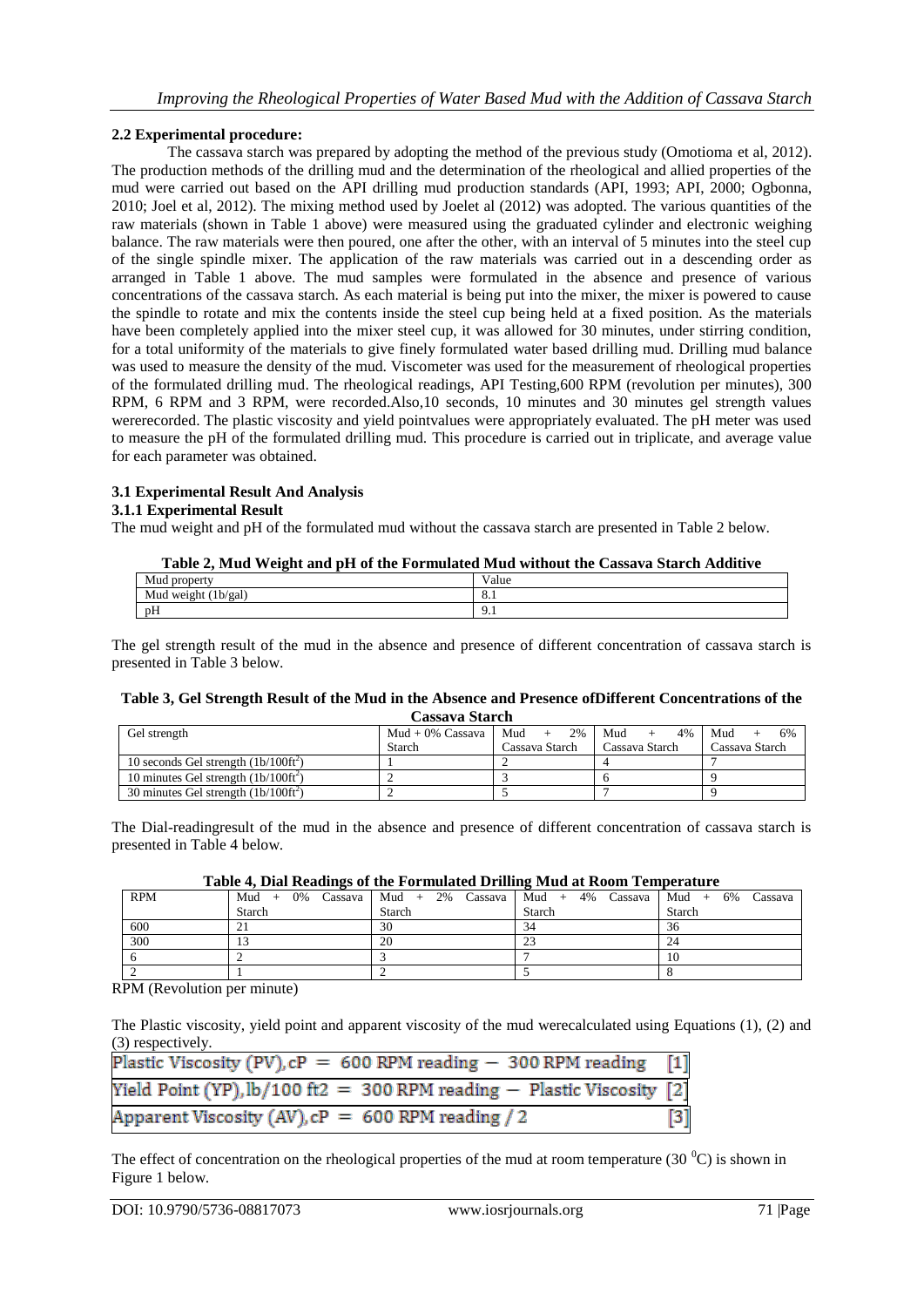

**Figure 1, Effect of Concentration on the Rheological Properties of the Mud**

The effect of temperature on the rheological properties of the drilling mud, with 4% cassava starch, is presented in Table 5 below.

| Table 5, Effect of Temperature on the Kneological Topernes of the Drimightud |                |                |           |               |  |  |
|------------------------------------------------------------------------------|----------------|----------------|-----------|---------------|--|--|
| Parameter                                                                    | $30^{\circ}$ C | $50^{\circ}$ C | $70\,^0C$ | 90 $\rm{^0C}$ |  |  |
| 600 RPM                                                                      | 34.0           | 32.0           | 29.0      | 27.0          |  |  |
| 300 RPM                                                                      | 23.0           | 22.0           | 20.0      | 18.0          |  |  |
| Plastic Viscosity (cP)                                                       |                | 10.0           | 9.0       | 9.0           |  |  |
| Apparent Viscosity (cP)                                                      | 7.0            | 16.0           | 14.5      | 13.5          |  |  |

| Table 5, Effect of Temperature on the RheologicalProperties of the DrillingMud |  |
|--------------------------------------------------------------------------------|--|
|                                                                                |  |

# RPM (Revolution per minute)

The effect of temperature on the yield point of the drilling mud, with 4% cassava starch, is presented in Figure 2 below.



**Figure 2, Effect of Temperature (<sup>0</sup>K) on Yield Point (lb/100ft<sup>2</sup> )**